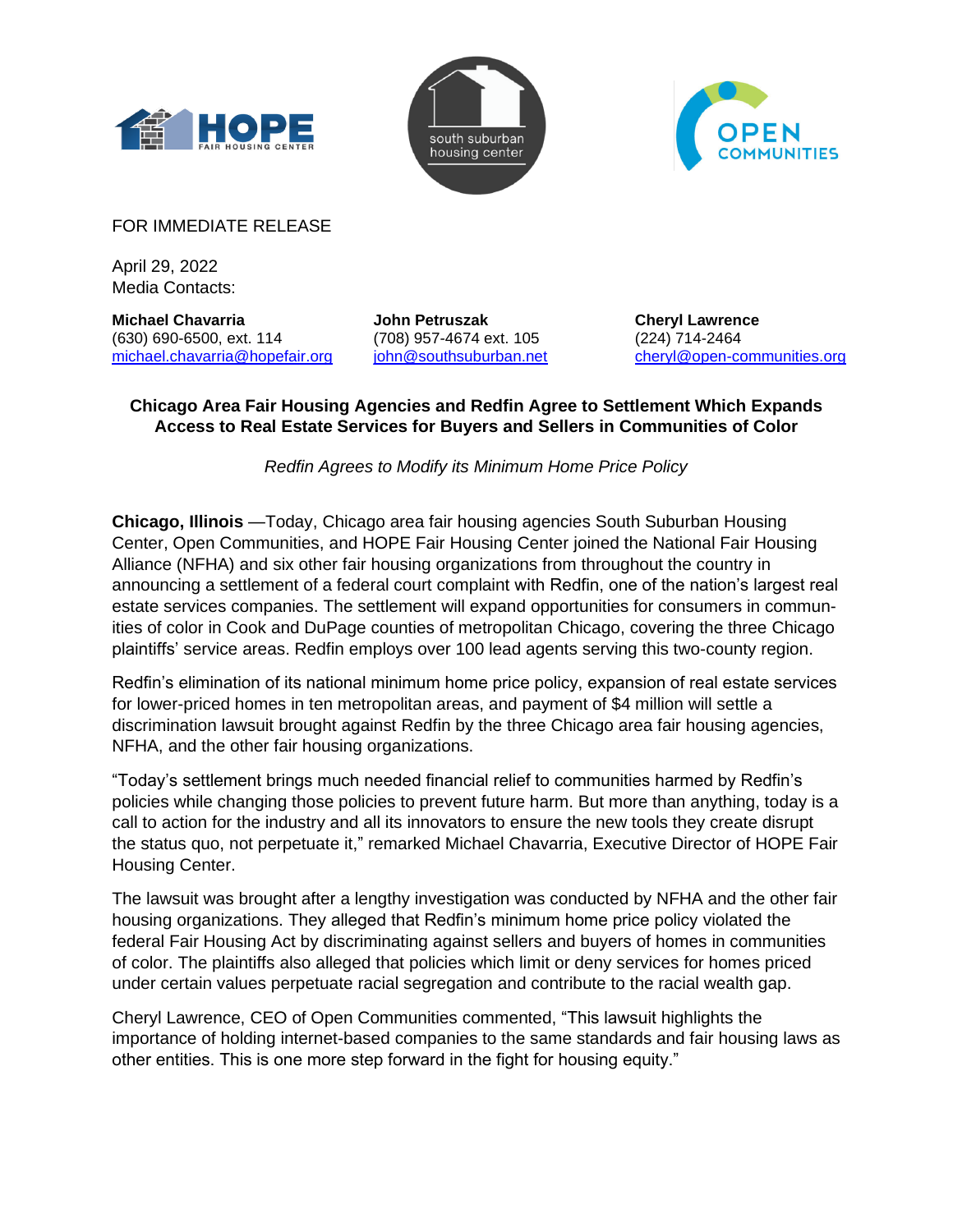The settlement is expected to serve as a caution to others in the real estate industry that they must exercise care to ensure that their policies and practices, including how they use technology, do not cause discriminatory outcomes.

Redfin has agreed to make changes that will stand for at least three years after an initial implementation period. The company will also implement an outreach and recruiting plan to increase racial diversity in its workforce, advertise its services to reach non-White consumers, and require its agents and local partner realty firms to attend fair housing training.

"The resolution provides for continuing cooperative monitoring and interaction by Redfin with NFHA and the local fair housing agencies to ensure an increased number of buyers and sellers in the Chicago area's communities of color can benefit from Redfin's full services," stated John Petruszak, Executive Director of South Suburban Housing Center.

The legal complaint filed by NFHA, and the other fair housing organizations alleged that Redfin's minimum home price policy has a substantial adverse impact on buyers and sellers of homes in predominantly non-White communities based on race and national origin. The complaint alleged that Redfin offered no service in non-White zip codes at a disproportionately higher rate than in White zip codes in Chicago and other cities covered by the lawsuit, such as Baltimore, MD; Detroit, MI; Kansas City, MO/KS; Long Island, NY; Louisville KY; Memphis, TN; Milwaukee, WI; Newark, NJ; and Philadelphia, PA.

The lawsuit was filed by the New York City-based law firm Emery Celli Brinckerhoff Abady Ward & Maazel, LLP, and Seattle-based firm MacDonald Hoague & Bayless in the federal district court in Seattle, WA.

Other plaintiffs include the National Fair Housing Alliance, Fair Housing Center of Metropolitan Detroit; Fair Housing Justice Center, Inc.; Long Island Housing Services, Inc.; Lexington Fair Housing Council; Metropolitan Milwaukee Fair Housing Council; and the Fair Housing Rights Center in Southeastern Pennsylvania.

Settlement proceeds of \$4 million will be used to monitor Redfin's compliance with the agreement, invest in programs that expand homeownership opportunities in Chicago and other cities covered by the lawsuit, and pay for litigation and investigation expenses.

Redfin, based in Seattle, is a large real estate broker. It operates in 95 markets in the United States and Canada and has generated \$195 billion in home sales. Redfin averaged nearly 47 million monthly users on its mobile apps and website in 2021.

The investigation, in this case, was supported, in part, with funding from Private Enforcement Initiative grants received from the Fair Housing Initiatives Program administered by the U.S. Department of Housing and Urban Development.